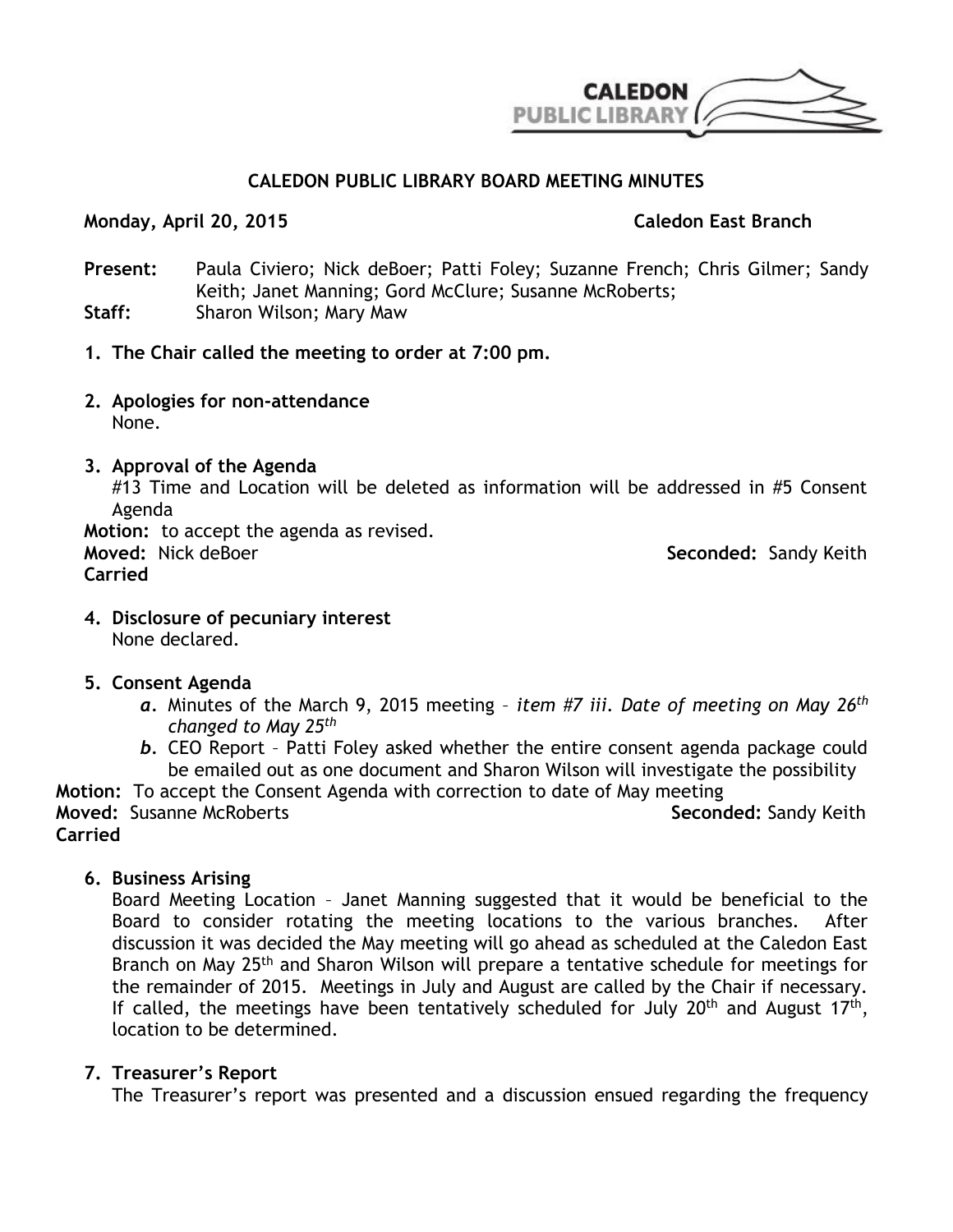and details the Board would like to see in the financial reports. It was decided that the Board would continue to receive monthly reports on the capital and operating budget as well as the revenues of the library.

The annual Town budget process begins in July. Sandy Keith suggested a sub-committee be selected to start budget discussions in a timely manner.

**Motion:** To strike a Financial Committee of the Board that will include Sandy Keith, Chris Gilmer and Chair, Janet Manning in an ex-officio role. This committee be working as support in a governance role for the 2016 Budget.

**Carried**

**Moved:** Gord McClure **Seconded:** Sandy Keith

**Motion:** To accept the Treasurer's report as presented. **Moved:** Patti Foley **Seconded:** Paula Civiero **Carried**

# **8. Search Committee Report**

i. Five candidates have been selected and the first round of interviews will take place on Monday, April 27, 2015. This interview committee will consist of Janet Manning, Susanne McRoberts and Suzanne French along with Judy Porter, Director of HR for the Town and a representative from Odgers Berndston. After the first round of interviews there will be 2 -3 candidates selected for the second round of interviews that will take place on May 4, 2015. All Board members are invited to attend the second round of interviews and Janet Manning will send details following the initial round of interviews.

ii. New Youth Services positions - Sharon explained that the hiring process for the full time Youth Services staff was very similar. The full time positions were advertised and the current part-time candidates as well as others who applied were interviewed. In total eight candidates were interviewed by two managers and a Town Human resources staff member. The process was both fair and transparent. The three full time positions are now filled.

- **9. Board Development –** Sharon Wilson provided an overview of the Public Libraries Act and the roles and responsibilities of the Board. She distributed "Cut to the Chase" an at-aglance reference to Ontario Public Library governance that is published by the Ontario Library Boards' Association.
- **10. SOLS Report –** Paula Civiero presented the SOLS report. She recently attended her first meeting of SOLS which included a presentation about the SOLS organization and the relationship with public libraries in Ontario. The meeting also included an around the table discussion in which the trustees shared news from their respective library systems. The next meeting will be on November 14, 2015 at the Grimsby Public Library.
- **11. Correspondence** –Doug Maskell, President of Friends of Caledon Public Library had submitted a written report that was presented by Paula Civiero. Friends' updates include the upcoming Monster Book Sale – April 23-26; Pan Am Writing Contest closing April 30th; Annual General Meeting – May 19, 2015 at 7pm at the Albion Bolton Branch.